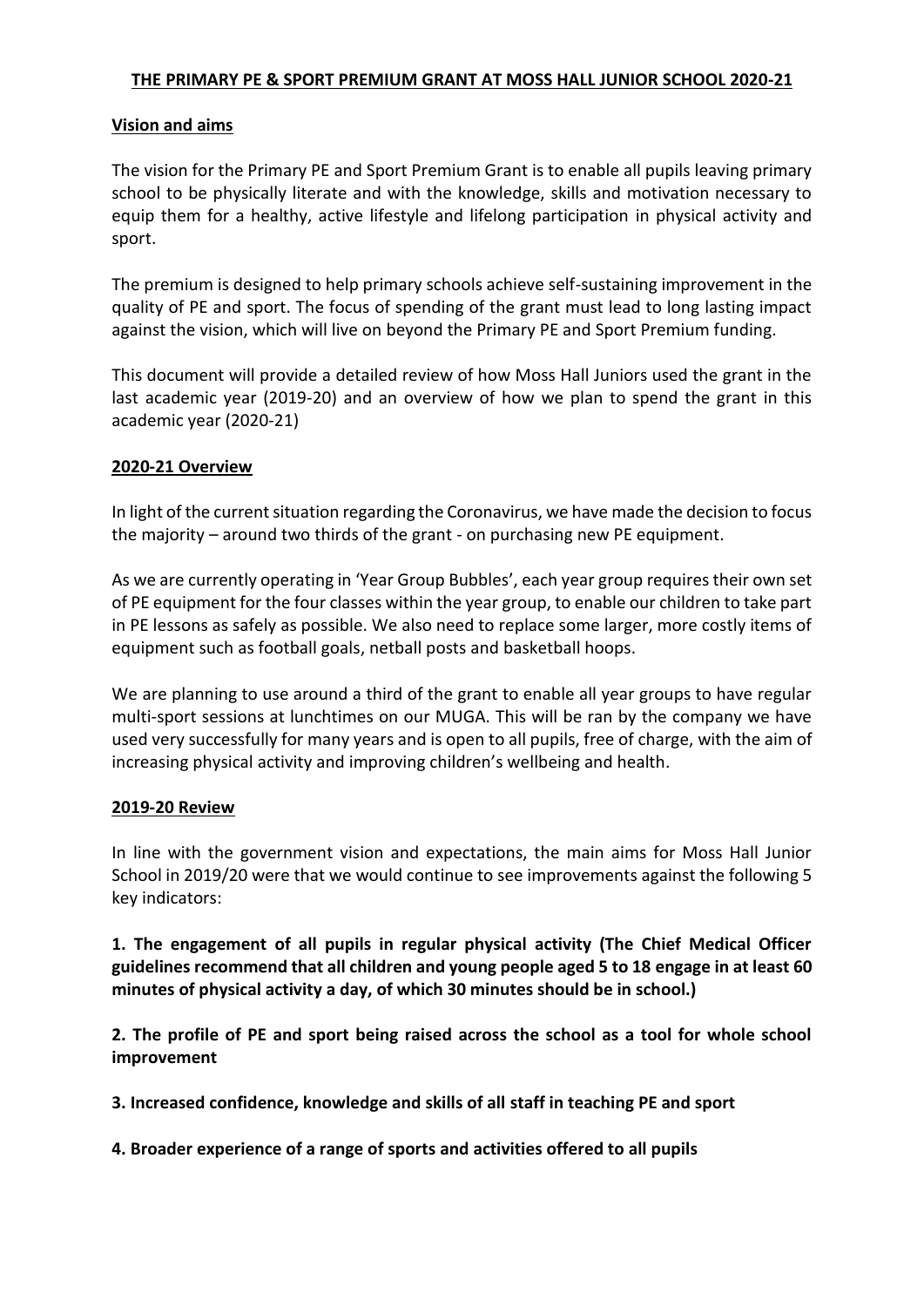# **5. Increased participation in competitive sport**

(Please see below for a detailed breakdown of how we have spent / are planning to spend the grant this year in order to achieve these aims and to see data on swimming at MHJS)

# **Impact**

- Clearly, this year has been greatly impacted by Covid-19 and the partial closure of schools from March onwards. Despite this however, there are still many successes to celebrate at MHJS this year with PE and how we have used the grant, which will be detailed below
- Our plan this academic year was to focus the main percentage of our PE Grant on the following key indicators:
- **3 'Increased confidence, knowledge and skills of all staff in teaching PE and sport'**
- **4 -** '**Broader experience of a range of sports and activities offered to all pupils'**
- **5 - 'Increased participation in competitive sport,'**

# **Key Indicator 1 - The engagement of all pupils in regular physical activity**

- We were pleased once again to be at full capacity in terms of the extra-curricular clubs that we are able to offer to our pupils, (see attached club list for the full list of extracurricular activities at MHJS in 2019-20) including a variety of clubs running before school, during the school day and after school. This meant that many pupils were able to participate in regular physical activity, in addition to the 2.5 hours of PE that we provided through our PE curriculum weekly
- We believe that by being able to offer such a wide variety of additional physically active opportunities, leading to our pupils having healthier lifestyles, that it would also increase their enjoyment of PE and sport in general and will lead to pupils trying new sports that they may wish to continue outside of school. Our science and PSHE lessons also continue to build on the children's knowledge of what is a healthy lifestyle and why physical activity is so important
- We were extremely pleased this year to be able to participate in the Barnet School's Bronze Ambassador scheme for the first time. Three of our Y6 pupils were selected to take part in the scheme, which trained them to deliver and lead physical activities during playtime and lunchtimes, leading to more structured physical activity during these periods and again, helping us to engage even more pupils with regular physical activity
- Unfortunately, due to the school closure, we were unable to carry out our annual pupil survey of PE and Sport at MHJS

# **Key Indicator 3 - Increased confidence, knowledge and skills of all staff in teaching PE and sport**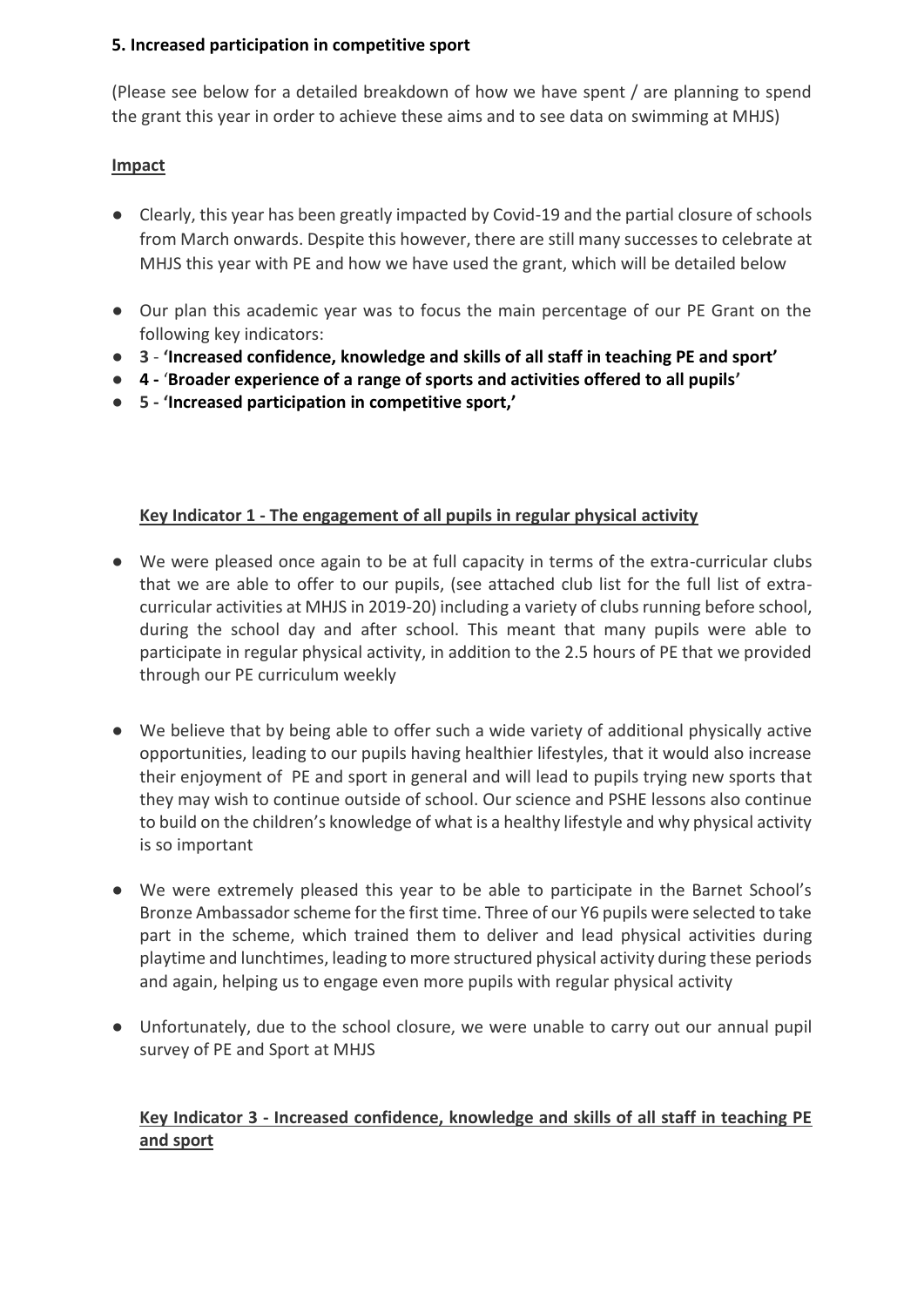- This has been a focus for MHJS in previous years and has been highly successful and we believe is fundamental to ensuring a lasting legacy of high-quality PE teaching through the PE Premium Grant at our school
- This year we continued our partnership with a highly respected PE & Sports coaching company to deliver high quality CPD sessions for teachers & TA's, whilst simultaneously delivering inspirational and enriching PE lessons for the pupils
- We aim to give our children the best learning experience possible at Moss Hall Juniors and we feel that the training staff have received in past years and have received this year, will have a long-lasting impact on the quality of PE lessons and leading to us embedding excellent practices within PE teaching throughout the whole school.
- Before completing a unit of CPD training, we asked all the teachers to complete a questionnaire specific to the topic they would be team-teaching with the PE Specialist. The purpose of this was to gain knowledge of how confident teachers were in the different areas of a PE lesson e.g. demonstrating movements/skills, differentiating activities to cater to needs of all children, assessing how competent children are in a range of skills etc. Once we had this information, we were able to tailor the CPD programme to the needs of each teacher – ideally addressing all of the basic components of a PE lesson, as well as the three focuses that are identified by the participant. Throughout the unit, the PE specialists monitored the progress of the teachers, and once we had analysed the post-CPD questionnaire, we could assess the impact the training has had on the staff.
- Overall, the questionnaires showed a trend that indicates improvements across all aspects of the units delivered. For example, teachers in Year 6 showed a 115% increase in their knowledge of what makes a safe and high-quality Floor Gymnastics lesson. From the findings, the biggest area of improvement for most teachers was a 180% increase in their confidence to demonstrate Floor Gymnastics skills for their class.
- In the post-teaching questionnaires one teacher said, "Lessons really stimulated the children and we saw lots of progression over 7 weeks. Briefings pre lesson really helped us to learn moves and understand expectations." Other teachers said, "Having a meeting with the instructor on the day of the lesson was very useful." "I have become confident in all areas."

# **Key Indicator 5 - Increased participation in competitive sport Key Indicator 4 - Broader experience of a range of sports and activities offered to pupils**

- Despite the impact of Covid-19, 2019-20 saw the school take part in more competitive sporting events than ever before and for the first time ever, we entered teams into SEND events!
- We directed a proportion of our grant this year, to focus specifically on training and coaching groups of pupils in order to take part in inter-school events. We continued our highly successful coaching partnership with a company who we have worked with for a number of years and their coaches worked every lunchtime on our MUGA and Sports field to train our student athletes and lead many of our sports clubs, again, enabling us to take part in more events than ever before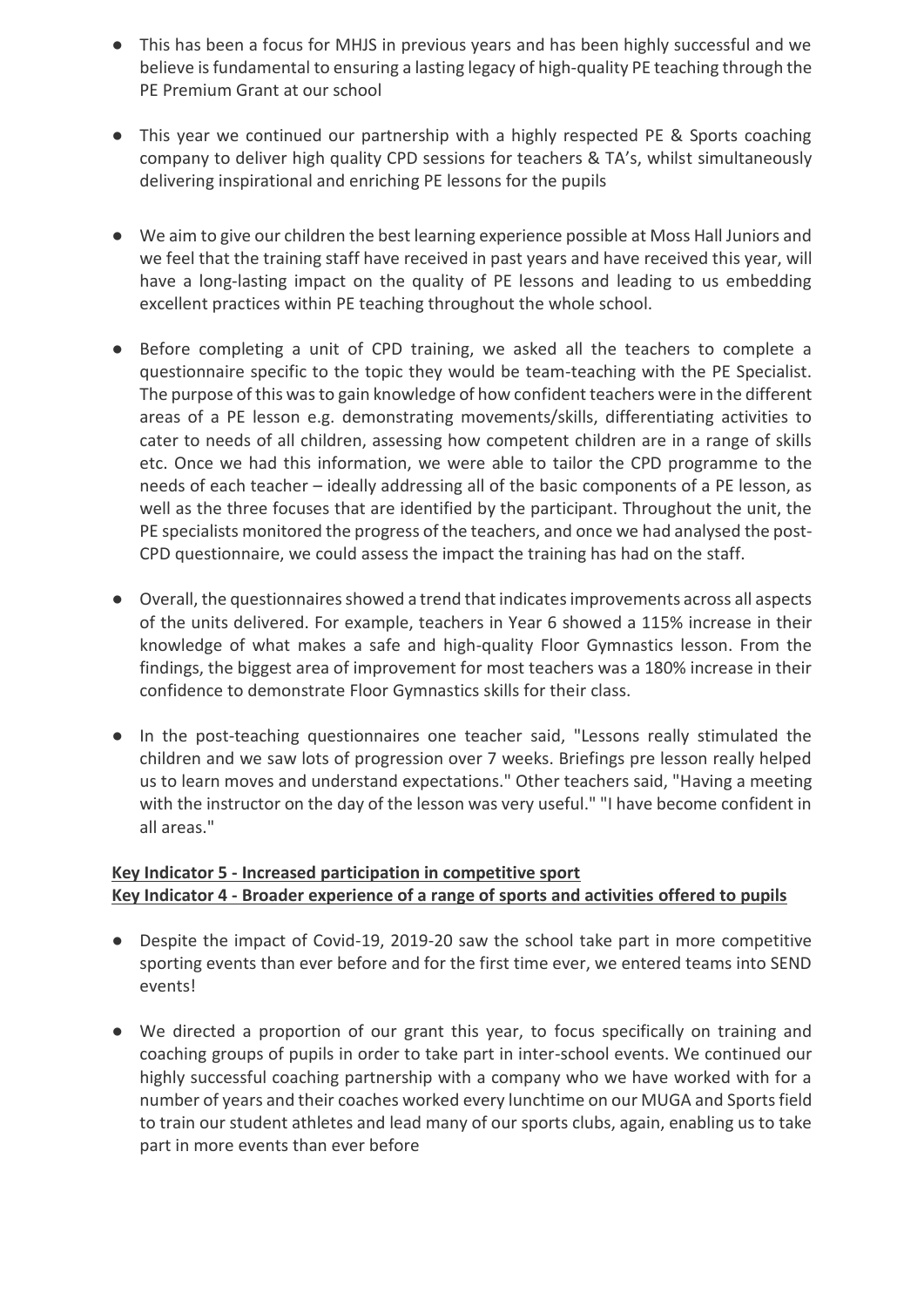- We have taken part in a wide variety of school sporting events held by the Barnet Partnership 4 School Sport, including:
- Boccia
- Cross-Country
- Tag Rugby
- Swimming Gala
- Sports-hall Indoor Athletics
- Cheerleading
- Primary Panathlon
- 6-a-side football
- 7-a-side football
- Netball
- SEND Inclusion Festival
- Hockey
- Dance.
- We would like to continue to build on our personal and team successes at these events and we are striving to offer even more competitive sporting opportunities in the future both through inter and intra competition, for example, this year we successfully held our own intra-school cross country event and intra-school swimming gala.
- In the Autumn term, we used some of the PE grant on transportation to attend the interschool events, as without this, our pupils would not have been able to take part in as many events as we did.

# **We have used our PE & Sports Premium to improve the quality of PE, physical activity and sport provision in the following ways:**

--------------------------------------------------------------------------------------------------------------------------------------

| Item/project                                                    | Year<br>Group/s | Cost     | <b>Objective</b>                                                               | <b>Outcome &amp; Sustainability</b>                                               |
|-----------------------------------------------------------------|-----------------|----------|--------------------------------------------------------------------------------|-----------------------------------------------------------------------------------|
| <b>Coaching specialists to</b><br>run lunchtime sports<br>clubs | $Y3-Y6$         | £4700.00 | The engagement of pupils<br>in regular physical activity                       | Increased pupil participation in<br>physical activity                             |
|                                                                 |                 |          | Increase participation in<br>competitive sport                                 | Increased pupil participation in<br>competitive sports                            |
|                                                                 |                 |          | Broader experience of a<br>range of sports and<br>activities offered to pupils | Greater variety of sporting<br>events attended                                    |
|                                                                 |                 |          | Pupils to take up new<br>sports outside school                                 | Greater depth pupils given the<br>opportunity to increase<br>challenge and skills |
|                                                                 |                 |          | Increase enjoyment of<br>sport and physical activity                           |                                                                                   |

#### **RECORD OF PE PREMIUM GRANT SPENDING BY ITEM/PROJECT 2019-20**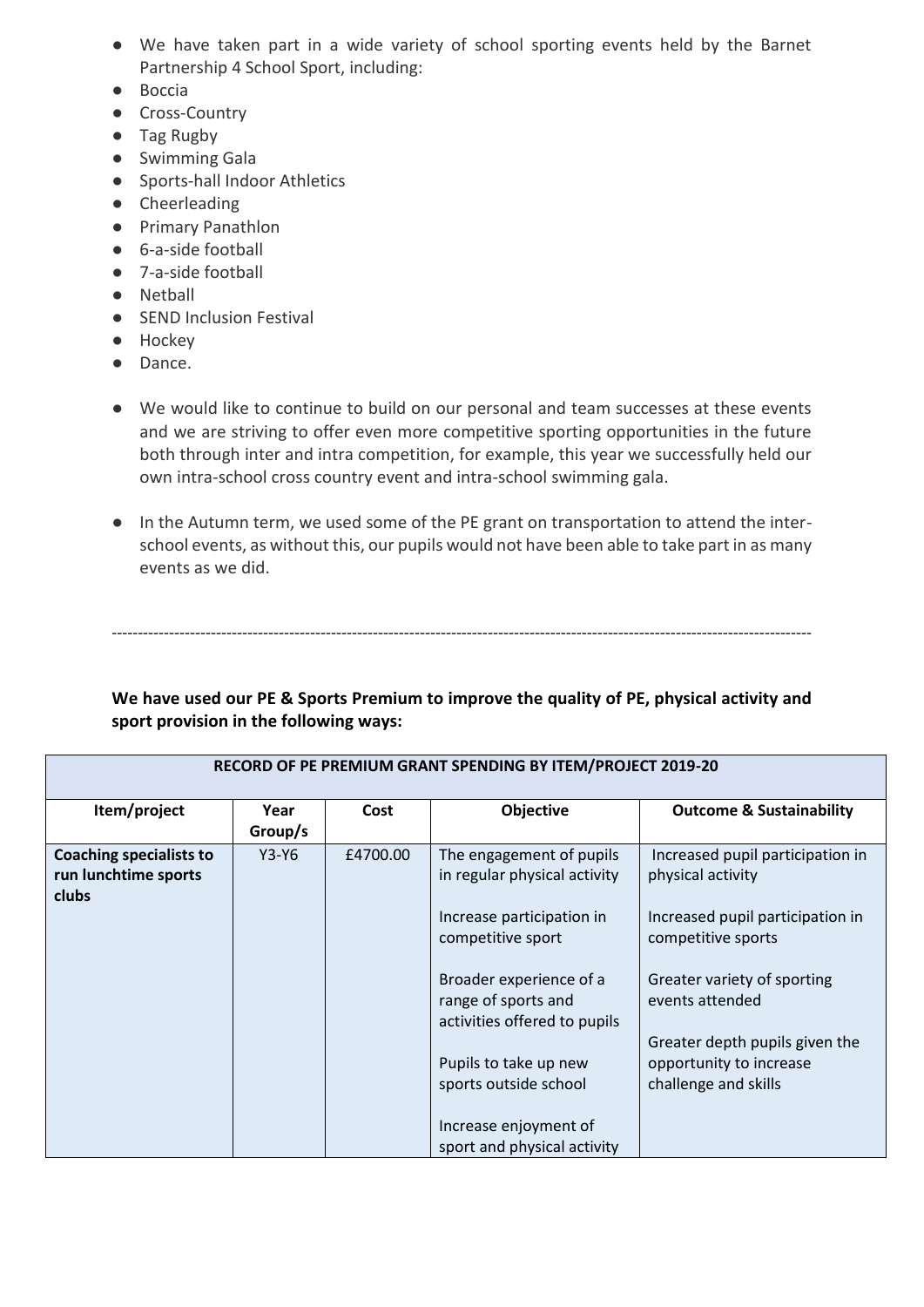| <b>Upskilling teachers &amp;</b><br>TA's through working<br>with specialist PE<br>coaches | $Y3-Y6$   | £8033.96 | Increased confidence,<br>knowledge and skills of all<br>staff in teaching PE and<br>sport<br>To improve the quality of<br>teaching and learning of PE<br>across the school.<br>To raise standards in PE<br>and to have a long term<br>effect on the quality of PE<br>teaching at MHJ<br>To increase physical<br>activity at MHJ<br>To target identified gifted<br>and talented pupils across<br>$Y3-Y6$ | Specialist coaches working with<br>all new teachers & TA's at MHJ<br>during this academic year<br>Upskilling of teachers through<br>team-teaching, observation,<br>planning and monitoring.<br>Sustained high quality delivery<br>of the PE curriculum and<br>ensuring excellent practice in PE<br>is embedded throughout the<br>school<br>Increased development of higher<br>level sporting skills, using<br>knowledge of games to play<br>more strategically.<br>The skills teachers learn and<br>improve upon will remain with<br>them through any further PE<br>teaching<br>Excellent practice within the<br>teaching of PE will become the |
|-------------------------------------------------------------------------------------------|-----------|----------|---------------------------------------------------------------------------------------------------------------------------------------------------------------------------------------------------------------------------------------------------------------------------------------------------------------------------------------------------------------------------------------------------------|-------------------------------------------------------------------------------------------------------------------------------------------------------------------------------------------------------------------------------------------------------------------------------------------------------------------------------------------------------------------------------------------------------------------------------------------------------------------------------------------------------------------------------------------------------------------------------------------------------------------------------------------------|
| <b>Equipment to improve</b><br>PE curriculum delivery<br>and playtime provision           | $Y3 - Y6$ | £1509.44 | To improve teaching and<br>learning across the school.<br>To improve levels of<br>engagement in playtimes.                                                                                                                                                                                                                                                                                              | norm at MHJ<br>Increased % lessons observed<br>would be good or outstanding.<br>Increased % of children who are<br>actively involved in sports<br>activities across a week<br>(playtimes and PE lessons).<br>Increase % of children using<br>equipment correctly.<br>PE equipment to be checked<br>regularly, audited once a year<br>and a rolling program of                                                                                                                                                                                                                                                                                   |
| <b>Specialist sports</b><br>coaches to run dance<br>club                                  | YR3-YR6   | £455.00  | To improve children's skills<br>in dance<br>To enable greater<br>participation in school<br>sport                                                                                                                                                                                                                                                                                                       | replacement equipment to be<br>created<br>Increased development of higher<br>level sporting skills, using<br>knowledge of games to play<br>more strategically.<br>Pupils able to participate in<br>dance festival                                                                                                                                                                                                                                                                                                                                                                                                                               |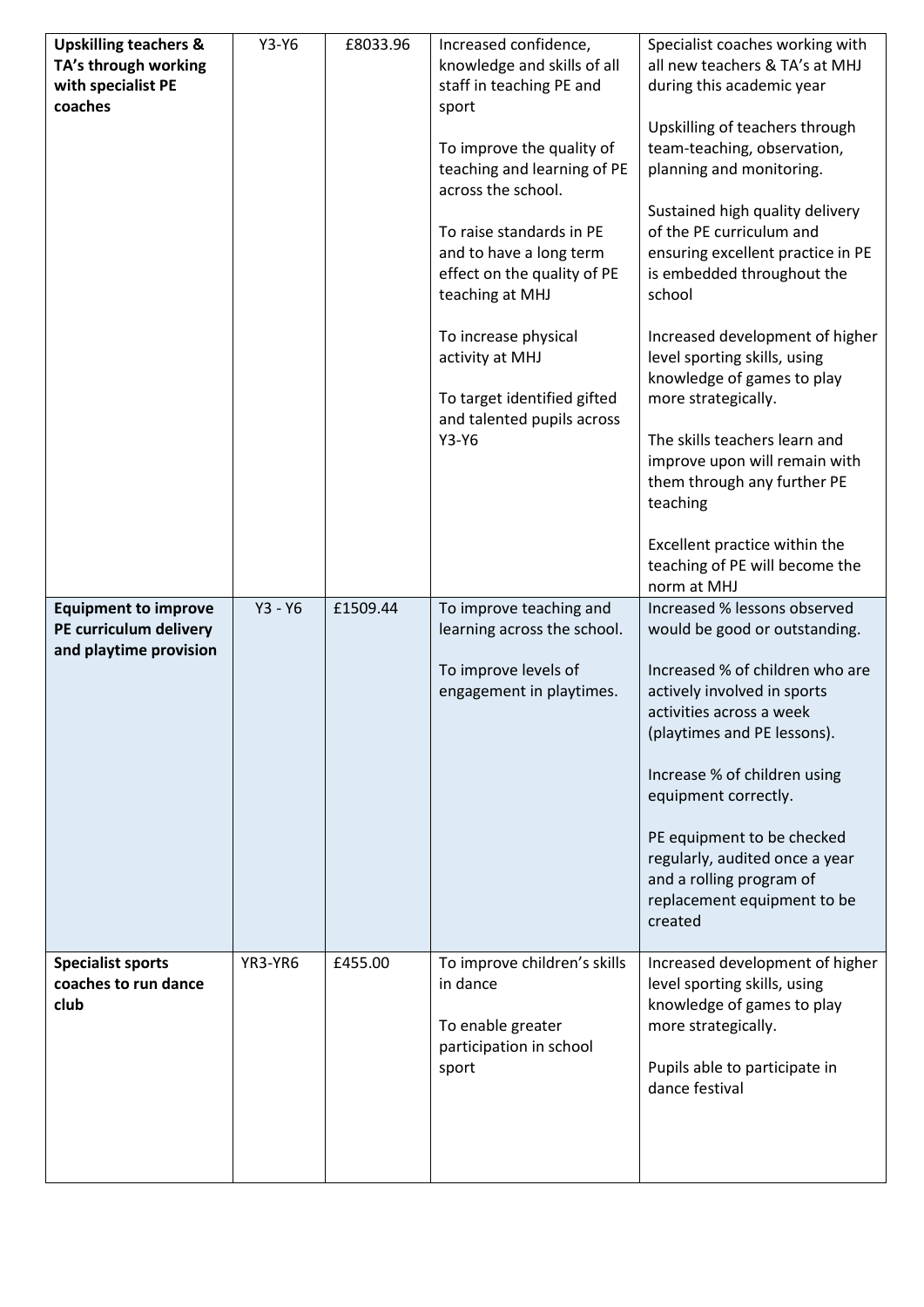| Sports & physical                                                                                            | $Y3 - Y6$       | Contribution         | To promote health and                                                                                                                                                                                                                   | Increase participation in during                                                                                                                                                                                                                                                                                                                                                         |
|--------------------------------------------------------------------------------------------------------------|-----------------|----------------------|-----------------------------------------------------------------------------------------------------------------------------------------------------------------------------------------------------------------------------------------|------------------------------------------------------------------------------------------------------------------------------------------------------------------------------------------------------------------------------------------------------------------------------------------------------------------------------------------------------------------------------------------|
| activity clubs                                                                                               |                 | by parents           | fitness                                                                                                                                                                                                                                 | and after school clubs.                                                                                                                                                                                                                                                                                                                                                                  |
|                                                                                                              |                 |                      |                                                                                                                                                                                                                                         | Increased Physical Activity across<br>the school                                                                                                                                                                                                                                                                                                                                         |
|                                                                                                              |                 |                      |                                                                                                                                                                                                                                         | Increased participation in<br>sporting events                                                                                                                                                                                                                                                                                                                                            |
|                                                                                                              |                 |                      |                                                                                                                                                                                                                                         | Clubs to continue on a half<br>termly basis. See website for<br>further details of clubs on offer                                                                                                                                                                                                                                                                                        |
| Staff / Subject leader<br><b>CPD &amp; Participation in</b>                                                  | Whole<br>school | £1300                | Training with BPSS                                                                                                                                                                                                                      | Development of PE Subject<br>Leader role                                                                                                                                                                                                                                                                                                                                                 |
| <b>Barnet School Sport</b><br><b>Competitions</b>                                                            |                 |                      | Liaising with PE<br>coordinators                                                                                                                                                                                                        | Increased participation in during<br>and after school clubs.                                                                                                                                                                                                                                                                                                                             |
| (Barnet Partnership<br><b>Schools and Sport)</b>                                                             |                 |                      |                                                                                                                                                                                                                                         | School to take part in a wide<br>variety of sporting competitions                                                                                                                                                                                                                                                                                                                        |
| <b>Transport to Barnet</b><br><b>Schools Competitions</b>                                                    | $Y3 - Y6$       | £981.66              | To enable participation in<br>school sports events                                                                                                                                                                                      | Increased development of higher<br>level sporting skills, using<br>knowledge of athletic skills to<br>take part in competition.<br>Pupils able to participate in<br>athletics competition                                                                                                                                                                                                |
| <b>Planned expenditure</b>                                                                                   |                 |                      |                                                                                                                                                                                                                                         |                                                                                                                                                                                                                                                                                                                                                                                          |
| <b>Summer Term-</b><br><b>PE Equipment to</b><br>improve PE curriculum<br>delivery and playtime<br>provision | $Y3 - Y6$       | £5,000.00<br>approx. | To enable PE to be taught<br>safely amidst the<br>Coronavirus pandemic<br>To improve teaching and<br>learning across the school.<br>To improve levels of<br>engagement in playtimes.<br><b>Total Spend (total of above expenditure)</b> | Increased % lessons observed<br>would be good or outstanding.<br>Increased % of children who are<br>actively involved in sports<br>activities across a week<br>(playtimes and PE lessons).<br>Increase % of children using<br>equipment correctly.<br>PE equipment to be checked<br>regularly, audited once a year<br>and a rolling program of<br>replacement equipment to be<br>created |
|                                                                                                              | £15,680.91      |                      |                                                                                                                                                                                                                                         |                                                                                                                                                                                                                                                                                                                                                                                          |
|                                                                                                              | £20.740.00      |                      |                                                                                                                                                                                                                                         |                                                                                                                                                                                                                                                                                                                                                                                          |